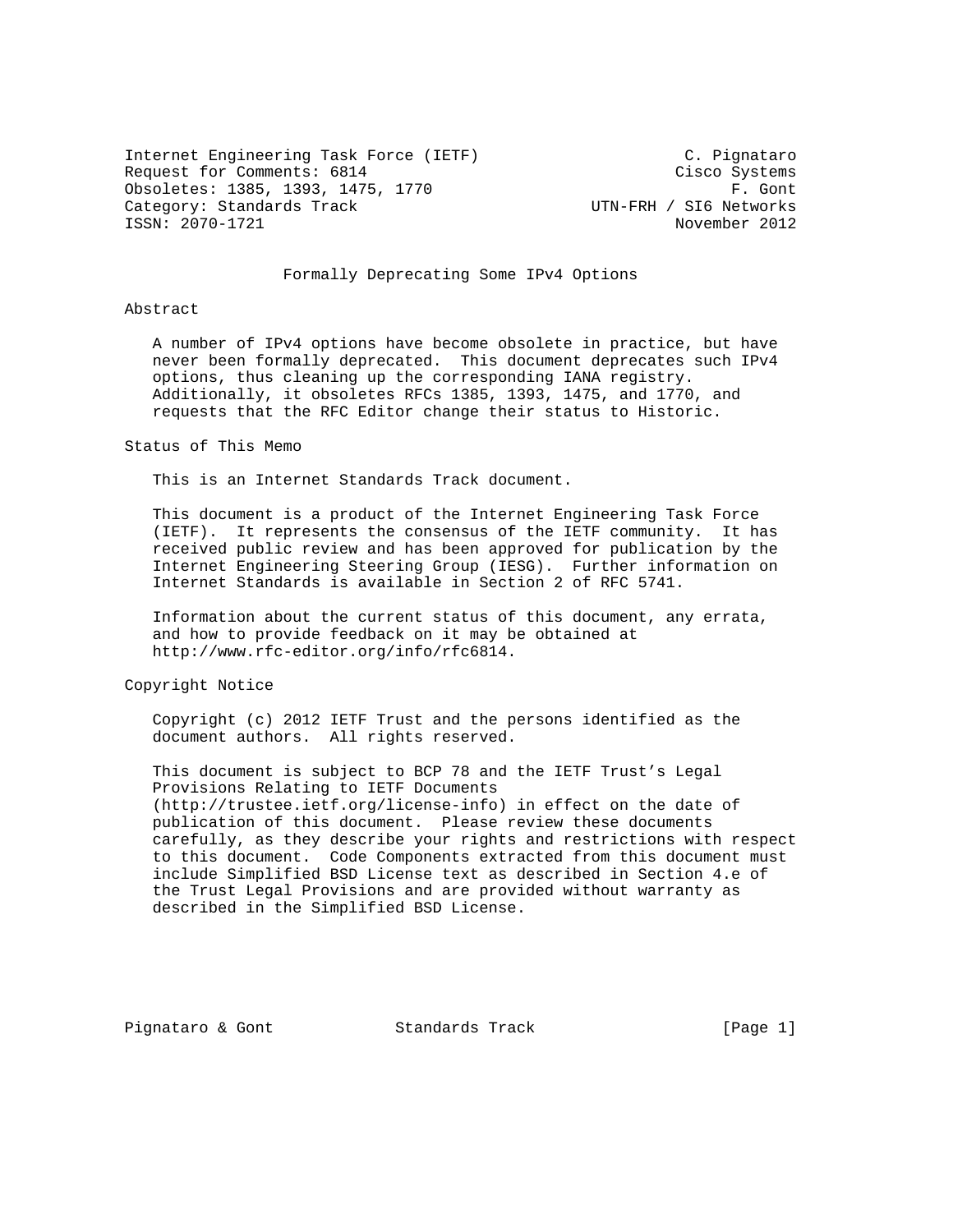Table of Contents

|                                                                               | Introduction                       |  |  |  |  |  |  |  |
|-------------------------------------------------------------------------------|------------------------------------|--|--|--|--|--|--|--|
| 2.1                                                                           | Discussion of Deprecated Options 2 |  |  |  |  |  |  |  |
| 2.1.                                                                          |                                    |  |  |  |  |  |  |  |
| 2.2.                                                                          | Extended Internet Protocol 3       |  |  |  |  |  |  |  |
| 2.3.                                                                          |                                    |  |  |  |  |  |  |  |
| 2.4.                                                                          |                                    |  |  |  |  |  |  |  |
| 2.5.                                                                          |                                    |  |  |  |  |  |  |  |
| 2.6.                                                                          |                                    |  |  |  |  |  |  |  |
| 2.7.                                                                          | Selective Directed Broadcast 3     |  |  |  |  |  |  |  |
| 2.8.                                                                          | Dynamic Packet State 3             |  |  |  |  |  |  |  |
| 2.9.                                                                          | Upstream Multicast Pkt. 3          |  |  |  |  |  |  |  |
|                                                                               |                                    |  |  |  |  |  |  |  |
| Changing the Status of the Corresponding RFCs to Historic $\ldots$ 4<br>$4$ . |                                    |  |  |  |  |  |  |  |
| 5.                                                                            |                                    |  |  |  |  |  |  |  |
| б.                                                                            |                                    |  |  |  |  |  |  |  |
| $7^{\circ}$                                                                   |                                    |  |  |  |  |  |  |  |
|                                                                               | Normative References 5             |  |  |  |  |  |  |  |
| 7.2.                                                                          | Informative References 5           |  |  |  |  |  |  |  |

## 1. Introduction

 The Internet Protocol version 4 (IPv4) [RFC791] provides for expansion of the protocol by supporting a number of "options" in the variable-length IPv4 header. IPv4 options are identified by an option "type" value, whose registration is managed by IANA [IANA-IP]. A number of IPv4 options have become obsolete in practice, but have never been formally deprecated. This document deprecates such IPv4 options, thus cleaning up the corresponding IANA registry.

 This document also obsoletes [RFC1385], [RFC1393], [RFC1475], and [RFC1770], and requests that the RFC Editor change their status to Historic.

2. Discussion of Deprecated Options

 The following subsections discuss the options being deprecated. No other reference information has been found.

2.1. Stream ID

 The Stream ID option is obsolete. It is specified in RFC 791 [RFC791], and is deprecated in Section 3.2.1.8 of RFC 1122 [RFC1122] and Section 4.2.2.1 of RFC 1812 [RFC1812].

Pignataro & Gont **Standards Track** [Page 2]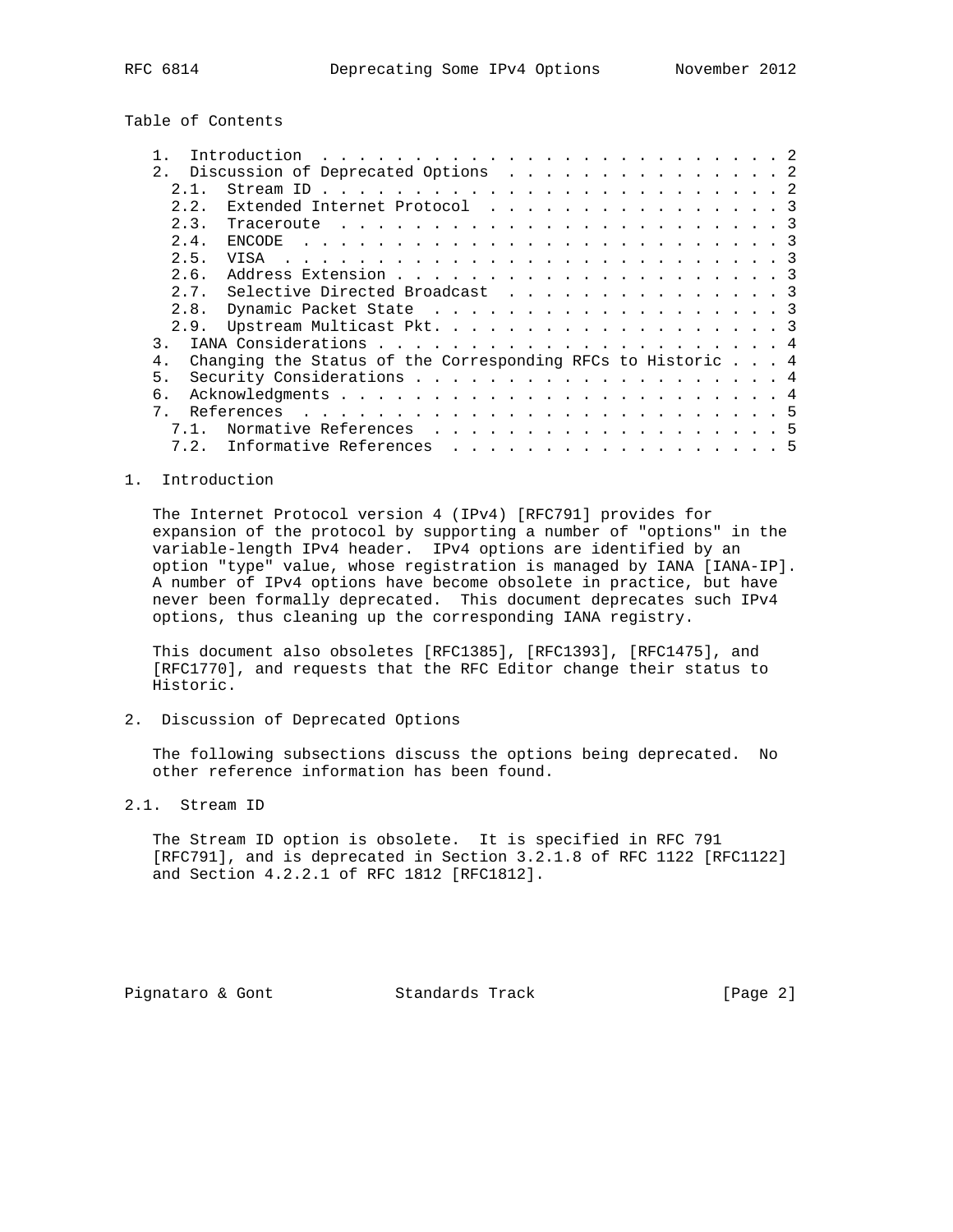# 2.2. Extended Internet Protocol

 The Extended Internet Protocol option is defined in [RFC1385] and is superseded by [RFC2460].

# 2.3. Traceroute

 The Traceroute option is defined in [RFC1393]. The Traceroute option is defined as Experimental; it was never widely deployed on the public Internet.

2.4. ENCODE

 This option was used for experimentation around IP-layer encryption. No products are known to ever have shipped with support for this option.

2.5. VISA

 This option was part of an experiment [VISA87] [VISA89] at USC and was never widely deployed.

2.6. Address Extension

 The Address Extension option is defined in an Experimental RFC [RFC1475] and marked as IPv7. IPv7 was never widely deployed.

2.7. Selective Directed Broadcast

 The Selective Directed Broadcast option was originally defined in [RFC1770]. This option was never widely deployed and the approach was abandoned.

2.8. Dynamic Packet State

 The Dynamic Packet State option was specified in [DIFFSERV-DPS]. The aforementioned document was meant to be published as Experimental, but it never became an RFC. The IP option was never widely deployed.

2.9. Upstream Multicast Pkt.

 This option was originally specified in [BIDIR-PIM]. Its use was deprecated by [RFC5015], which employs a control-plane mechanism to solve the problem of doing upstream forwarding of multicast packets on a multi-access LAN.

Pignataro & Gont **Standards Track** [Page 3]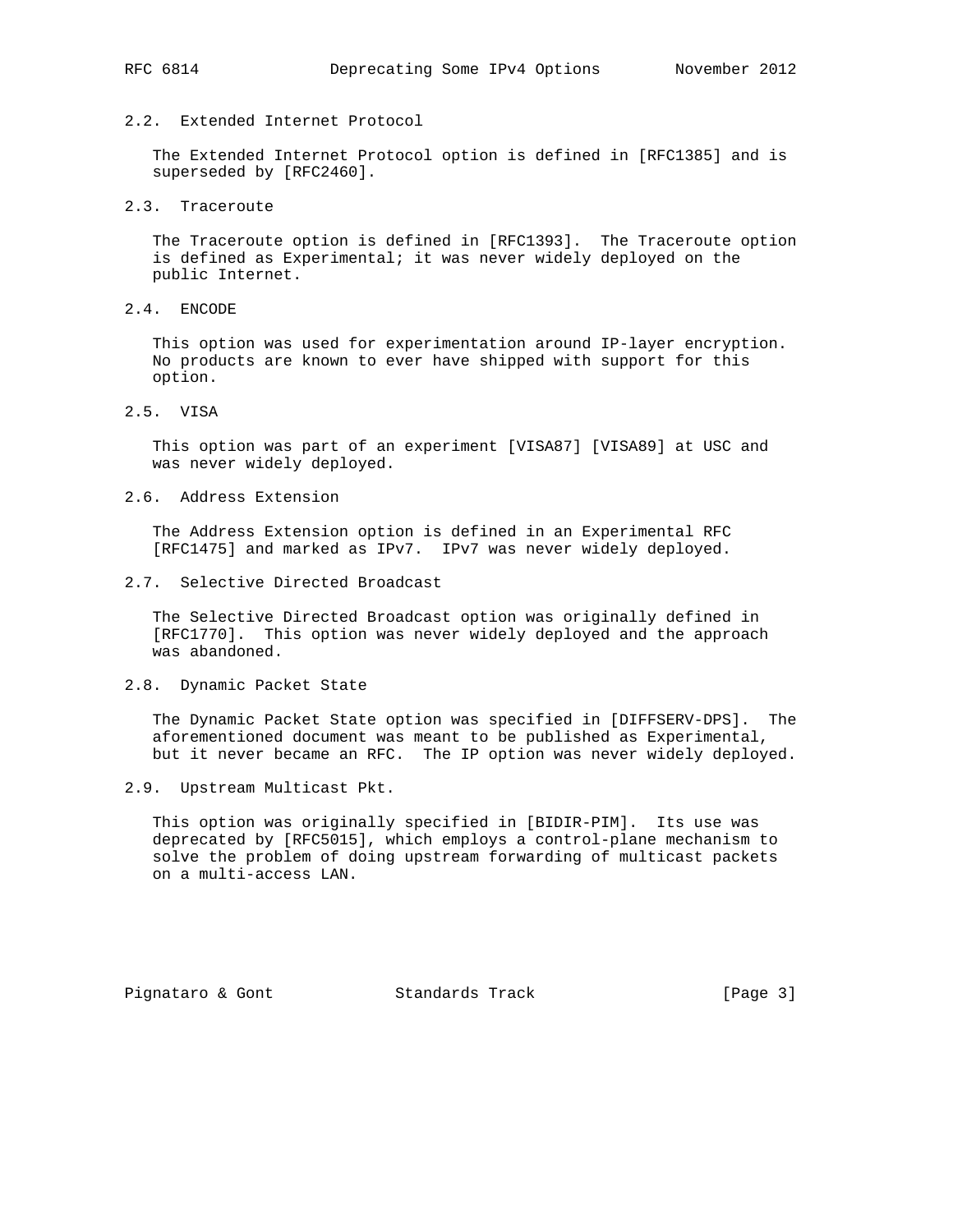3. IANA Considerations

 The "IP OPTION NUMBERS" registry [IANA-IP] contains the list of currently assigned IP option numbers. This registry also denotes a deprecated IP Option Number by marking it with a footnote.

 This document formally deprecates the following options. IANA has marked them as such in the corresponding registry [IANA-IP].

### Copy Class Number Value Name Reference

|          |               | 8  | 136 SID         | [RFC791,JBP]<br>- Stream ID                   |
|----------|---------------|----|-----------------|-----------------------------------------------|
|          | $\Omega$      | 14 | 142 VISA        | - Experimental Access Control [Estrin]        |
| $\Omega$ |               | 15 | 15 ENCODE - ??? | [VerSteeq]                                    |
|          | $\Omega$      | 17 | 145 EIP         | - Extended Internet Protocol [RFC1385]        |
| $\Omega$ | $\mathcal{L}$ | 18 |                 | [RFC1393]<br>82 TR        - Traceroute        |
|          | $\Omega$      | 19 |                 | 147 ADDEXT - Address Extension [Ullmann IPv7] |
|          | $\Omega$      | 21 | 149 SDB         | - Selective Directed Broadcast [Graff]        |
|          | $\Omega$      | 23 | 151 DPS         | - Dynamic Packet State [Malis]                |
|          |               | 24 | 152 UMP         | - Upstream Multicast Pkt. [Farinacci]         |

 The IP options "MTU Probe" (MTUP, value 11) and "MTU Reply" (MTUR, value 12) were initially defined in [RFC1063] and have already been deprecated by [RFC1191].

4. Changing the Status of the Corresponding RFCs to Historic

 Per this document, the RFC Editor has changed the status of [RFC1385], [RFC1393], [RFC1475], and [RFC1770] to Historic.

5. Security Considerations

 This document does not modify the security properties of the IPv4 options being deprecated.

6. Acknowledgments

The authors would like to thank Ron Bonica for his guidance.

 The authors would like to thank Ran Atkinson, Fred Baker, Deborah Estrin, Dino Farinacci, Andrew Malis, Gene Tsudik, and Bill VerSteeg for providing insights on some of the options being formally deprecated by this document.

Pignataro & Gont Standards Track [Page 4]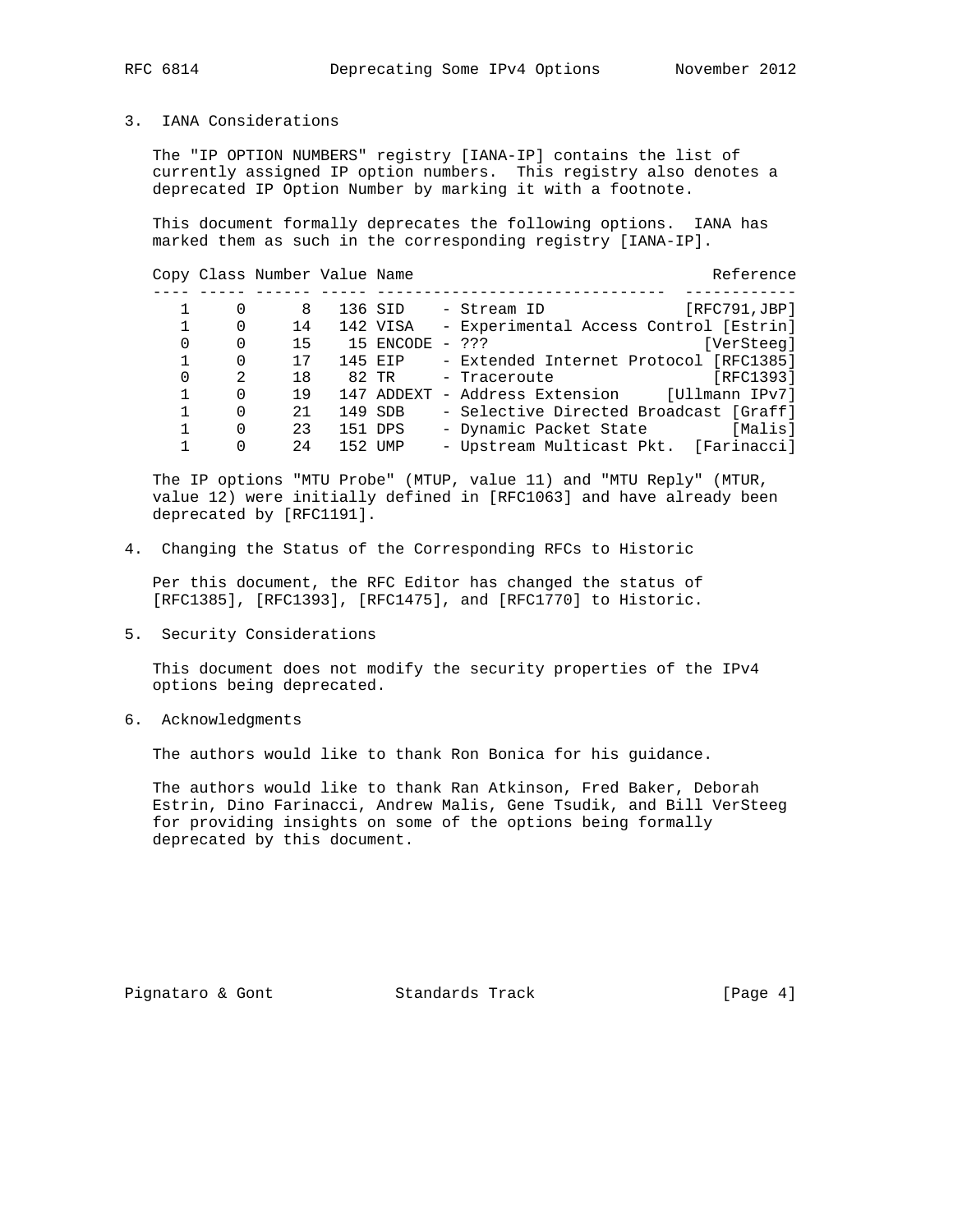# 7. References

- 7.1. Normative References
	- [RFC791] Postel, J., "Internet Protocol", STD 5, RFC 791, September 1981.
	- [RFC1122] Braden, R., Ed., "Requirements for Internet Hosts Communication Layers", STD 3, RFC 1122, October 1989.

### 7.2. Informative References

- [BIDIR-PIM] Estrin, D. and D. Farinacci, "Bi-Directional Shared Trees in PIM-SM", Work in Progress, May 1999.
- [DIFFSERV-DPS] Stoica, I., Zhang, H., Venkitaraman, N., and J. Mysore, "Per Hop Behaviors Based on Dynamic Packet State", Work in Progress, October 2002.
- [IANA-IP] Internet Assigned Numbers Authority, "IP OPTION NUMBERS", <http://www.iana.org/assignments/ip-parameters>.
- [RFC1063] Mogul, J., Kent, C., Partridge, C., and K. McCloghrie, "IP MTU discovery options", RFC 1063, July 1988.
- [RFC1191] Mogul, J. and S. Deering, "Path MTU discovery", RFC 1191, November 1990.
- [RFC1385] Wang, Z., "EIP: The Extended Internet Protocol", RFC 1385, November 1992.
- [RFC1393] Malkin, G., "Traceroute Using an IP Option", RFC 1393, January 1993.
- [RFC1475] Ullmann, R., "TP/IX: The Next Internet", RFC 1475, June 1993.
- [RFC1770] Graff, C., "IPv4 Option for Sender Directed Multi- Destination Delivery", RFC 1770, March 1995.
- [RFC1812] Baker, F., Ed., "Requirements for IP Version 4 Routers", RFC 1812, June 1995.
- [RFC2460] Deering, S. and R. Hinden, "Internet Protocol, Version 6 (IPv6) Specification", RFC 2460, December 1998.

Pignataro & Gont **Standards Track** [Page 5]